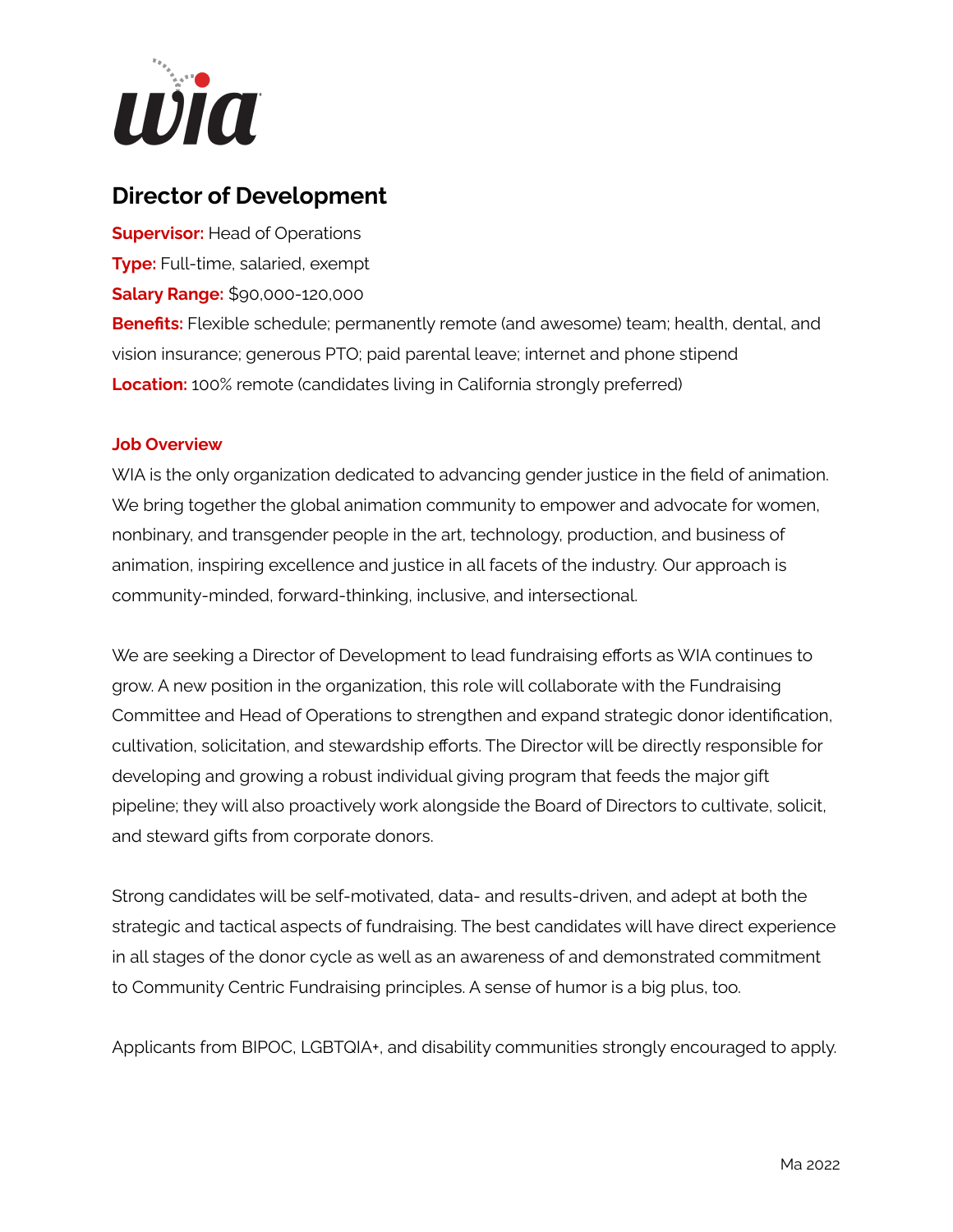

## **Responsibilities**

- Develop and execute the annual fundraising plan (including individual, corporate, and institutional giving) according to short- and long-term organizational goals
- Develop and execute the day-to-day operations of the individual giving program, including sustaining/monthly donors, annual gifts, and peer-to-peer giving
- Provide strategic and administrative support to the Fundraising Committee in identifying, cultivating, soliciting, and stewarding annual and major corporate gifts as well as executing capital campaigns
- Manage the implementation of a donor management system and oversee staff responsible for data entry and gift processing
- Ensure proper record-keeping in coordination with WIA's accounting team
- Collaborate with WIA's Communications Manager to produce relevant and informative fundraising materials
- Other duties as assigned
- Occasional travel is required

## **Experience and skills**

- Commitment to the WIA mission, vision, and values is a must
- Working knowledge of the animation or entertainment industry preferred
- Minimum of 6 years of progressive fundraising experience in a nonprofit development department with proven success in securing gifts of \$5,000+
- Extensive knowledge of fundraising strategies and principles, particularly for individual and corporate giving
- Excellent management, interpersonal, and communication skills
- Committed to excellence and eager to constantly learn and grow
- Attention to detail is a must
- Demonstrated ability to work effectively in a remote work environment
- Sincere commitment and proven ability to work collaboratively and effectively with a variety of stakeholders, including staff, board members, volunteers, donors, members, and other supporters